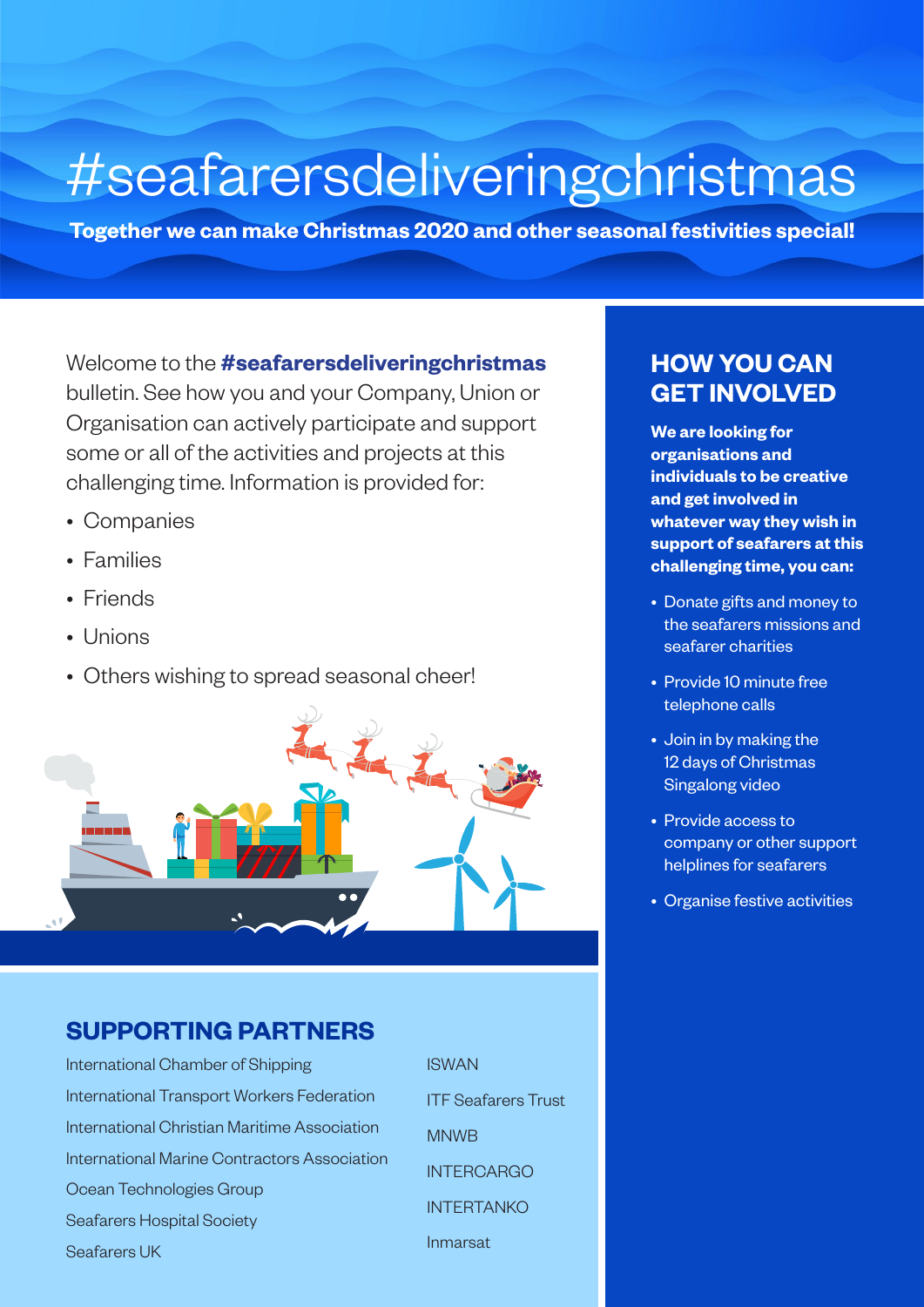## DONATING GIFTS AND MONEY

### **SEAFARERS MISSIONS AND SEAFARER CHARITIES**

For over two centuries, seafarers' welfare organisations around the world have helped seafarers celebrate the end-of-year holidays.

All year these organisations welcome seafarers for a visit to a seafarers' centre, deliver goods, provide internet connections to contact their families, and offer a friendly welcome in a foreign port.

Seafarers' welfare organisations deliver gifts from late November to early January to seafarers who are far from family over the holiday period to thank them for their hard work delivering goods needed to celebrate our end-of-year festivities.



During the current pandemic the seafarer welfare organisations have worked incredibly hard to support our seafarers. This has caused an extra financial burden and depleted stocks of goods normally distributed over the festive period. They need your help in donating potential gifts or money for them to buy gifts.

To support a local mission in some way please go to:

**<https://icma.as/icma-members> <http://namma.org/maritime-christmas/>**

### **PROVISION OF FREE 10 MINUTE CALLS FOR SEAFARERS**

Companies are encouraged to provide seafarers free 10 minute calls home to family and friends. A small number of free calls for seafarers will also be made available by Inmarsat and KVH. Seafarers can find out how to access these via the ISWAN website over the festive period.

**<https://www.seafarerswelfare.org/>**

Alternatively if you wish to support a secular seafarers' charity providing support to seafarers and their families you may wish to consider making a donation to:

Seafarers UK – (UK and Commonwealth) **<https://www.seafarers.uk/supporting-us/donate/>**

#### ISWAN (Global)

**[https://uk.virginmoneygiving.com/donation-web/](https://uk.virginmoneygiving.com/donation-web/charity?charityId=1008299&stop_mobi=yes) [charity?charityId=1008299&stop\\_mobi=yes](https://uk.virginmoneygiving.com/donation-web/charity?charityId=1008299&stop_mobi=yes)**

Help us to spread some cheer to those who are delivering Christmas on our behalf !

### **Please give generously!!!**

# #seafarersdeliveringchristmas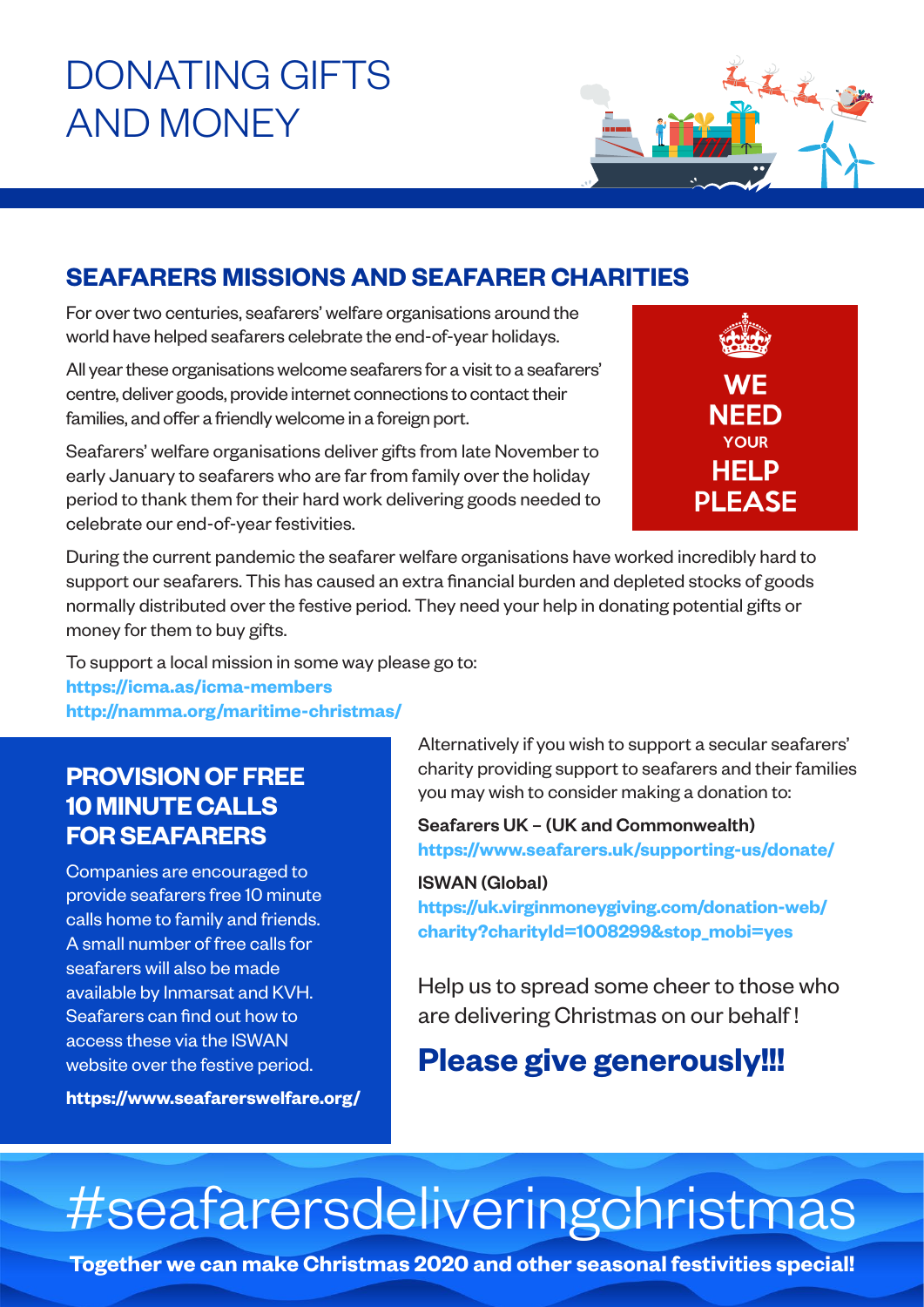### '12 DAYS OF CHRISTMAS' SINGALONG VIDEO



We are asking family, friends, shipping companies, choirs and those that appreciate our seafarers to help us make a special festive video tribute just for them.

The video will be a compilation singalong of the popular '12 Days of Christmas' song, but with some very special new words and will be produced as a compilation of different contributions provided from around the world.

We are looking for video contributions from you to send a strong message of support and appreciation to lift the spirits of our seafarers.

On the first day of Christmas a sailor sent to me a bar of chocolate shipped by sea .

On the second day of Christmas a sailor sent to me, Two hair driers and a bar of chocolate shipped by sea.

On the third day of Christmas a sailor sent to me, Three fairy lights, Two hair driers and a bar of chocolate shipped by sea.

On the fourth day of Christmas a sailor sent to me, Four toothpaste tubes, Three fairy lights, Two hair driers and a bar of chocolate shipped by sea.

On the fifth day of Christmas a sailor sent to me, Five gold rings, Four toothpaste tubes, Three fairy lights, Two hair driers and a bar of chocolate shipped by sea.

On the sixth day of Christmas a sailor sent to me, Six Belgian beers, Five gold rings, Four toothpaste tubes, Three fairy lights, Two hair driers and a bar of chocolate shipped by sea.

On the seventh day of Christmas a sailor sent to me, Seven pairs of socks, Six Belgian beers, Five gold rings, Four tooth-paste tubes, Three fairy lights, Two hair driers and a bar of chocolate shipped by sea.

On the eighth day of Christmas a sailor sent to me, Eight new Zealand Lambs, Seven pairs of socks, Six Belgian beers, Five gold rings, Four toothpaste tubes, Three Fairy Lights, Two hair driers and a bar of chocolate shipped by sea.

On the ninth day of Christmas a sailor sent to me, Nine iphones, Eight New Zealand Lambs, Seven pairs of socks, Six Belgian beers, Five gold rings, Four toothpaste tubes, Three fairy lights, Two hair driers and a bar of chocolate shipped by sea.

On the tenth Day of Christmas a sailor sent to me, Ten first aid kits, Nine iphones, Eight new Zealand Lambs, Seven pairs of socks, Six Belgian beers, Five gold rings, Four toothpaste tubes, Three Fairy Lights, Two hair driers and a bar of chocolate shipped by sea.

On the eleventh Day of Christmas a sailor sent to me, Eleven bales of cotton, Ten first aid kits, Nine iphones, Eight New Zealand lambs, Seven pairs of socks, Six Belgian beers, Five gold rings, Four toothpaste tubes, Three fairy lights, Two hair driers and a bar of chocolate shipped by sea.

On the twelfth day of Christmas a sailor sent to me, Twelve hugs and kisses, Eleven bales of cotton, Ten first aid kits, Nine iphones, Eight New Zealand lambs, Seven pairs of socks, Six Belgian beers, Five gold rings, Four toothpaste tubes, Three fairy lights, Two hair driers and a bar of chocolate shipped by sea.

Join in at: **<https://12days.oceantechnologiesgroup.com/>**

# #seafarersdeliveringchristmas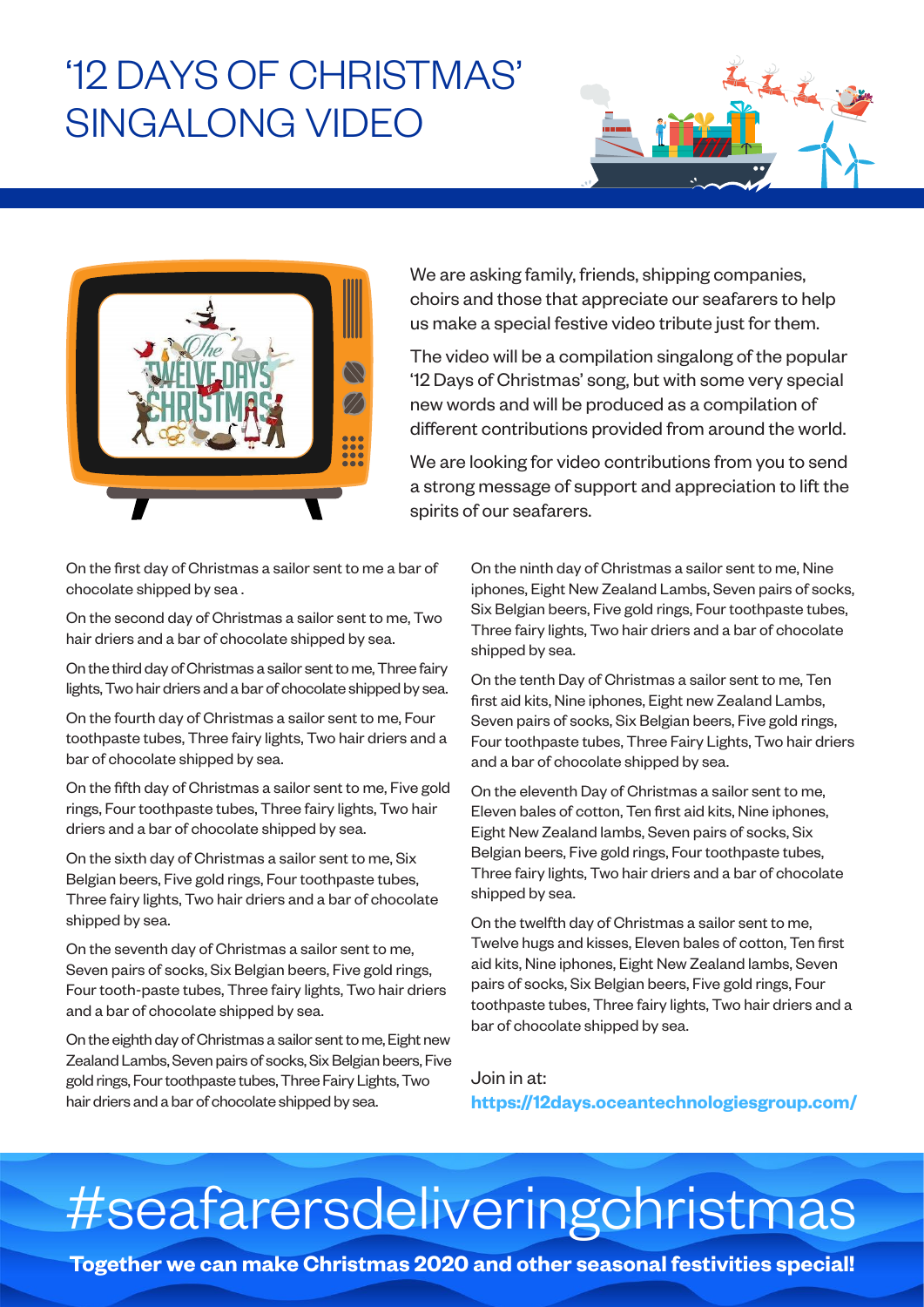## SUPPORT **HELPLINES**



### **ACCESS TO COMPANY OR OTHER SUPPORT HELPLINES FOR SEAFARERS**

Companies which have their own employee support helplines are encouraged to remind their seafarers of how they can access these if necessary over the holiday period.

Additionally, the organisations listed below provide different useful services, including emotional support, and most are available 24 hours a day.

International and regional helplines are available for seafarers wishing to talk to someone wherever they are in the world.

Please encourage your seafarers to feel free to contact the helplines below for guidance or support by clicking on to the hyperlinks highlighted in **Blue**.

| <b>SeafarerHelp</b>                                      | 24/7 multilingual and confidential helpline for seafarers' and their<br>family - emotional support and practical help             |  |
|----------------------------------------------------------|-----------------------------------------------------------------------------------------------------------------------------------|--|
| <b>Nautilus 24/7</b>                                     | 24/7 multilingual help available to Nautilus members                                                                              |  |
| <b>NUSI Sahara</b>                                       | 24/7 psychological support for Indian seafarers and their family                                                                  |  |
| <b>AMOSUP</b>                                            | 24/7 psychological support for Filipino seafarers and their family<br>+63 2 3310 6641 +63 2 8527 8116 to 20 (local2061)           |  |
| <b>SAIL</b>                                              | British seafarers - help with benefits, debt and housing                                                                          |  |
| <b>Seafarer Support</b>                                  | Central source of information on maritime charities support for<br>seafarers and their families                                   |  |
| <b>Seafarer Hospital Society</b>                         | 24/7 online confidential advice and support service for all working<br>and retired seafarers and families for seafarers in the UK |  |
| <b>Mission to Seafarers</b><br><b>Chat to a Chaplain</b> | 24/7 MtS & ICMA chaplains available to talk                                                                                       |  |
| <b>Sailors Society Wellness at Sea</b>                   | Emergency COVID-19 helpline                                                                                                       |  |
| <b>Sailors Society India</b>                             | Helpline for Indian seafarers and their families                                                                                  |  |
| <b>DSM.care</b>                                          | 24/7 online service to chat with a DSM chaplain                                                                                   |  |
| <b>Danish Seaman's Church</b>                            | Chaplains available for a chat                                                                                                    |  |
| <b>Stella Maris</b>                                      | To call Catholic chaplains worldwide for a chat                                                                                   |  |

## #seafarersdeliveringchristmas